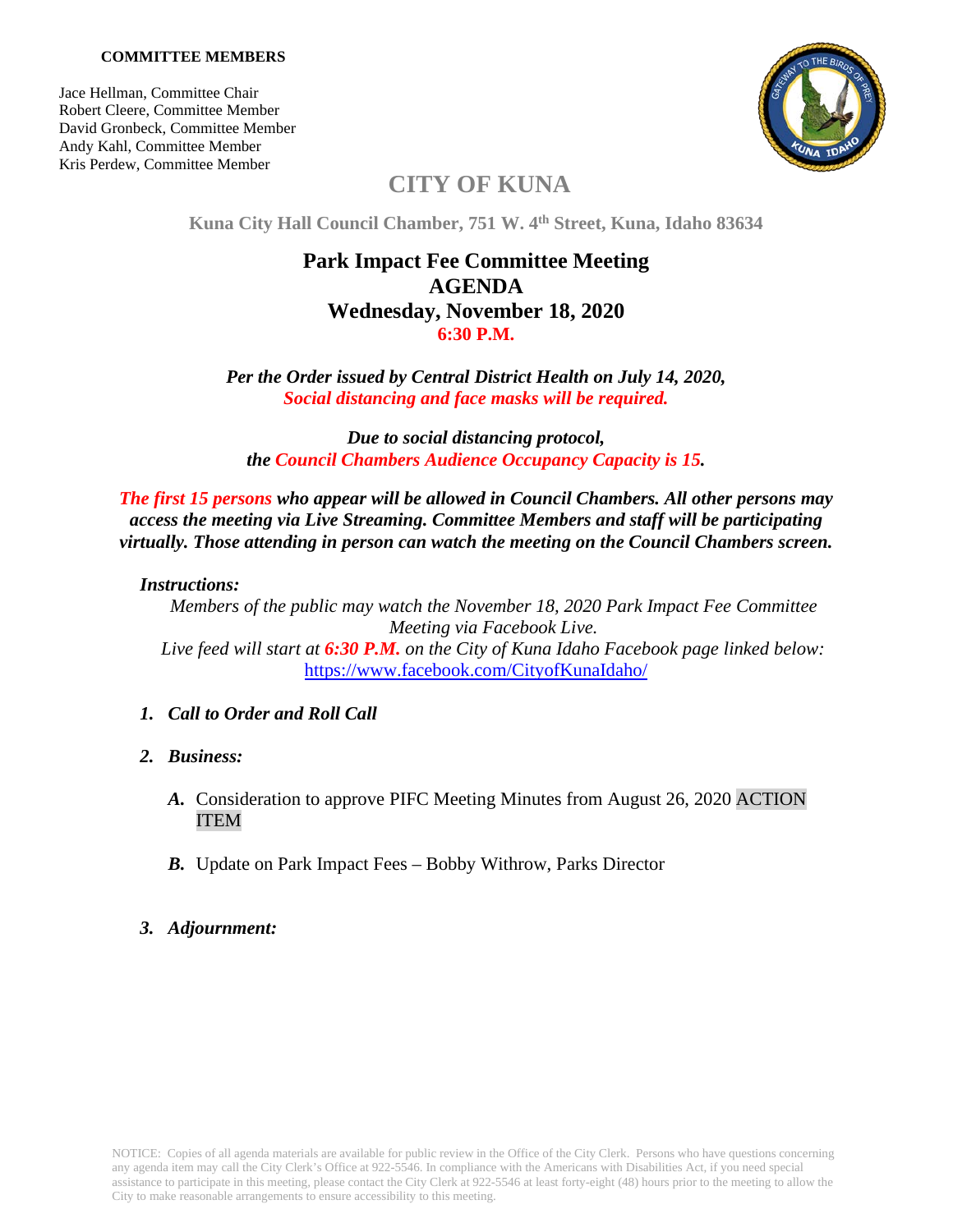#### **COMMITTEE MEMBERS**

Jace Hellman, Committee Chair Robert Cleere, Committee Member David Gronbeck, Committee Member Andy Kahl, Committee Member Kris Perdew, Committee Member



# **CITY OF KUNA**

**Kuna City Hall Council Chamber, 751 W. 4th Street, Kuna, Idaho 83634**

## **Park Impact Fee Committee Meeting MINUTES Wednesday, August 26, 2020 6:30 P.M.**

*Per the Order issued by Central District Health on July 14, 2020, Social distancing and face masks will be required.*

*Due to social distancing protocol, the Council Chambers Audience Occupancy Capacity is 15.* 

*The first 15 persons who appear will be allowed in Council Chambers. All other persons may access the meeting via Live Streaming. Committee Members and staff will be participating virtually. Those attending in person can watch the meeting on the Council Chambers screen.*

### *Instructions:*

*Members of the public may watch the August 26, 2020 Park Impact Fee Committee Meeting via Facebook Live. Live feed will start at 6:30 P.M. on the City of Kuna Idaho Facebook page linked below:* <https://www.facebook.com/CityofKunaIdaho/>

*1. Call to Order and Roll Call (00:6:32)*

### **COMMITTEE MEMBERS PRESENT:**

Committee Chair Jace Hellman-Via Zoom Committee Member Robert Cleere-Via Zoom Committee Member David Gronbeck -Absent Committee Member Andy Kahl -In person Committee Member Kris Perdew – Absent

### **CITY STAFF PRESENT:**

Bobby Withrow, Parks Director -Via Zoom Jesse Morfin, Parks Staff Jake Lorentz Parks Staff

- *2. Business: (00:6:33)*
	- *A.* Consideration to approve PIFC Meeting Minutes from May 6, 2020 ACTION ITEM